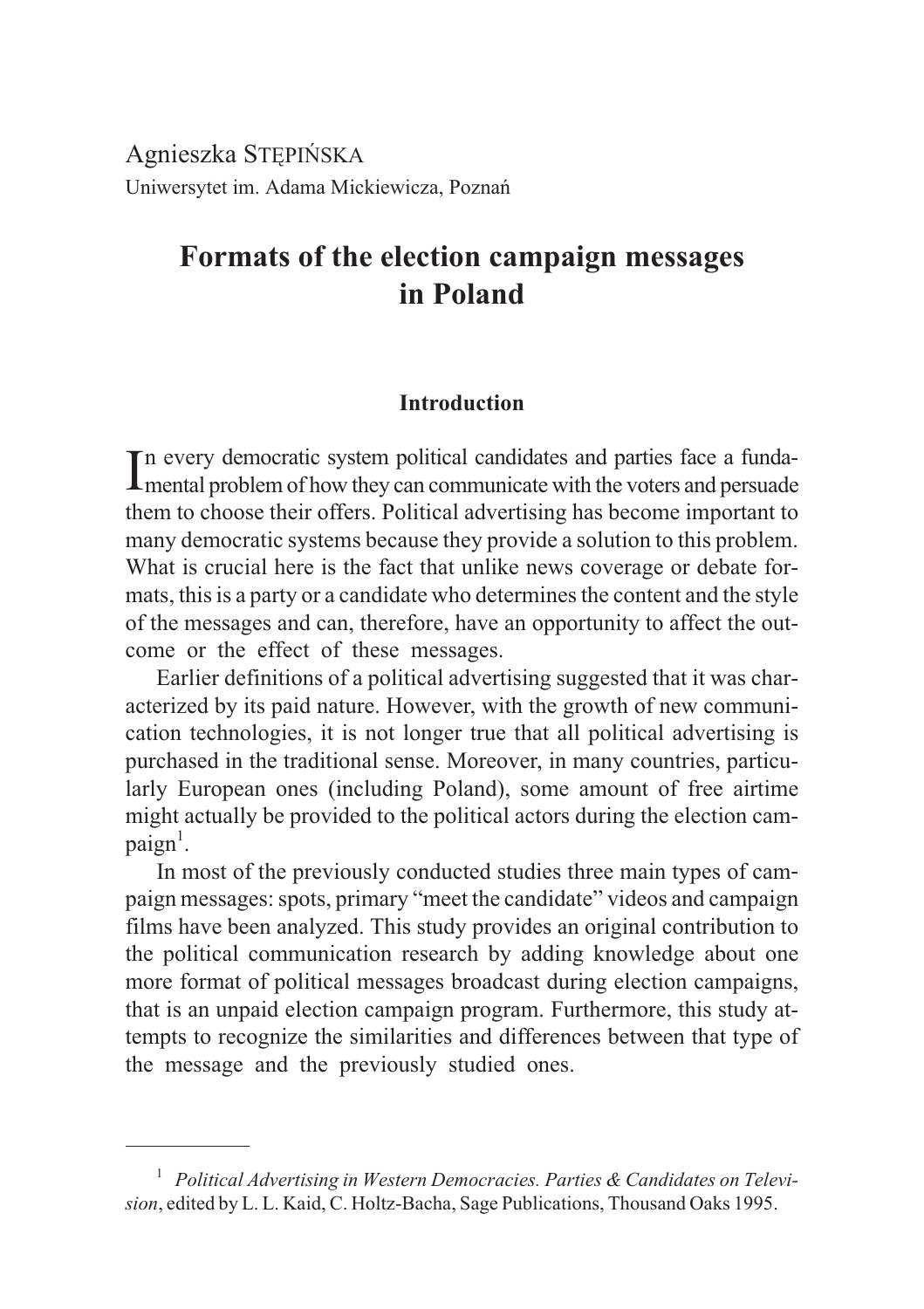# **Literature review and theoretical framework**

Since in recent years political advertising has become almost synonymous with political campaign, most studies have concentrated on televised political spots. We should not underestimate, however, the role of other forms of controlled election campaign messages in a political campaign communication strategy. Three main genres of controlled election campaign messages have been distinguished and described in the literature, according to their duration, goals and functions, targets and stage of campaign in which they are broadcast. These are: a primary "meet the candidate" video, a campaign film, and a campaign spot.

Although the *primary video* and the *campaign film* seem to be mostly American genres, they share part of their characteristics with *political television spots* popular not only in the U.S., but in most European countries as well<sup>2</sup>. Despite of considerable differences among countries in the matter of allocation of political broadcast, length of programs and stage of campaign when they are broadcast, their general goals and functions seem to be quite similar across the countries<sup>3</sup>.

First of all, a political advertising develops a name recognition for both candidates and political parties. This recognition is particularly important for incumbents and newcomers. Secondly, political advertising reaches non-involved and late deciding voters. For the first group, it may stimulate their interest and keep those people informed about the race. For the latter, political advertising may be helpful in making a decision since television is a popular source of information for this group<sup>4</sup>. In addition, political advertising may target other specific groups of voters (by selecting the advertising medium one may reach the selected demographic target groups) $<sup>5</sup>$ .</sup>

<sup>2</sup> M. Kern, *30-second politics. Political advertising in the 1980s*, Praeger, New York 1989.<br><sup>3</sup> D. Wring, *The politics of marketing the Labour Party*, Macmillan Palgrave,

Hampshire 2005; D. Wring, J. Green, R. Mortimore, S. Atkinson, *Political communi-*

<sup>&</sup>lt;sup>4</sup> K. S. Johnston-Cartee, G. A. Copeland, *Inside political campaigns. Theory and practice*, Praeger, Westport-Connecticut-London 1997.

<sup>&</sup>lt;sup>5</sup> D. M. West, *Air wars: Television advertising in election campaigns, 1952–1996*, Congressional Quarterly Press, Washington, D.C. 1997; K. H. Jamieson, *Packaging the presidency: A history and criticism of presidential campaign advertising*, Oxford University Press, New York 1996.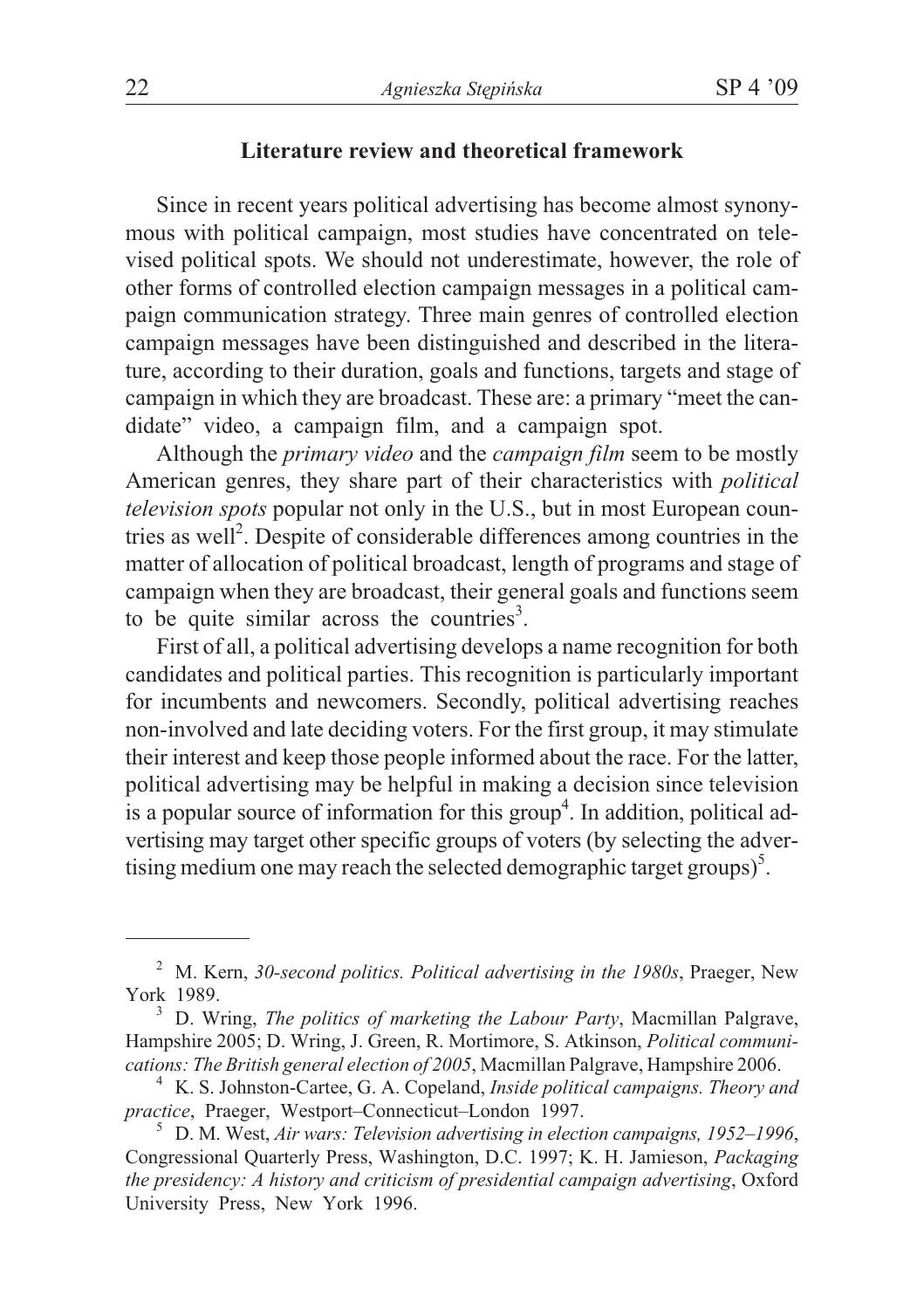Thirdly, a political advertising acts as a reinforcing agent for those who have selected a candidate or a political party to support. Those who are already committed to a particular political actor will often seek information to reinforce their preexisting preference. In addition, a political advertising may be used to redefine the perceptions of a candidate or a party. Political advertising also often provides reasons to vote against the opposite actors<sup>6</sup>.

Moreover, a political advertising creates the issue agenda for the campaign: it defines or creates the issues and gives them their public character. At the same time, it gives a political actor some control over what issues will be discussed during the election campaign. Thus, advertising helps to structure the debate in the campaign<sup>7</sup>.

On the other hand, every type of election campaign messages may, accordingly to its features, play some particular role in the process of campaign communication (see Table 1). Primary campaign "meet the candidate" videos generally provide biographical and issue information about the candidate and they are marketed to potential donors and mailed to voters in key battleground states the candidate hopes to win. They are paid candidate advertisings, which are produced by political advertisings firms early in the presidential race<sup>8</sup>. This is worth mentioning that these "meet the candidate" videos are used rather by presidential hopefuls, than incumbents, and that they are distributed during the early months of the primary season<sup>9</sup>.

There are distinct differences between presidential campaign films (which are shown to a mass audience during the general election campaign) and presidential primary videos (which are strategically targeted during the early months of the primaries), but there are key similarities as well $10^{\circ}$ . Both run longer than TV spots, providing the extra time needed to flesh out the images, issues and symbolic roles of the candidates.

<sup>6</sup> L. L. Kaid, A. Johnston, *Negative versus positive television advertising in U.S. presidential campaigns, 1960–1988*, "Journal of Communication" 1991, no. 41, p. 53–64. <sup>7</sup> E. Diamond, S. Bates, *The spot: The rise of political advertising on television*,

MIT Press, Cambridge 1992.<br><sup>8</sup> J. H. Pamelee, *Meet the candidate videos*, Praeger, Westport, CT 2003.<br><sup>9</sup> As above.<br><sup>10</sup> J. Morreale, *A new beginning: A textual frame analysis of the political campaign* 

*film*, State University of New York, Albany, NY 1991; J. Morreale, *The Bush and Dukakis convention campaign films*, "Journal of Popular Culture" 1994, 20, 141; J. Morreale, *American self – images and the presidential campaign film 1964–1992*, in: *Presidential campaigns and American self – images*, eds. A. H. Miller, B. E. Gronbeck, Westview Press, Boulder, CO 1994; J. Morreale, *The presidential campaign film: A critical history*, Praeger, Westport, CT 1993.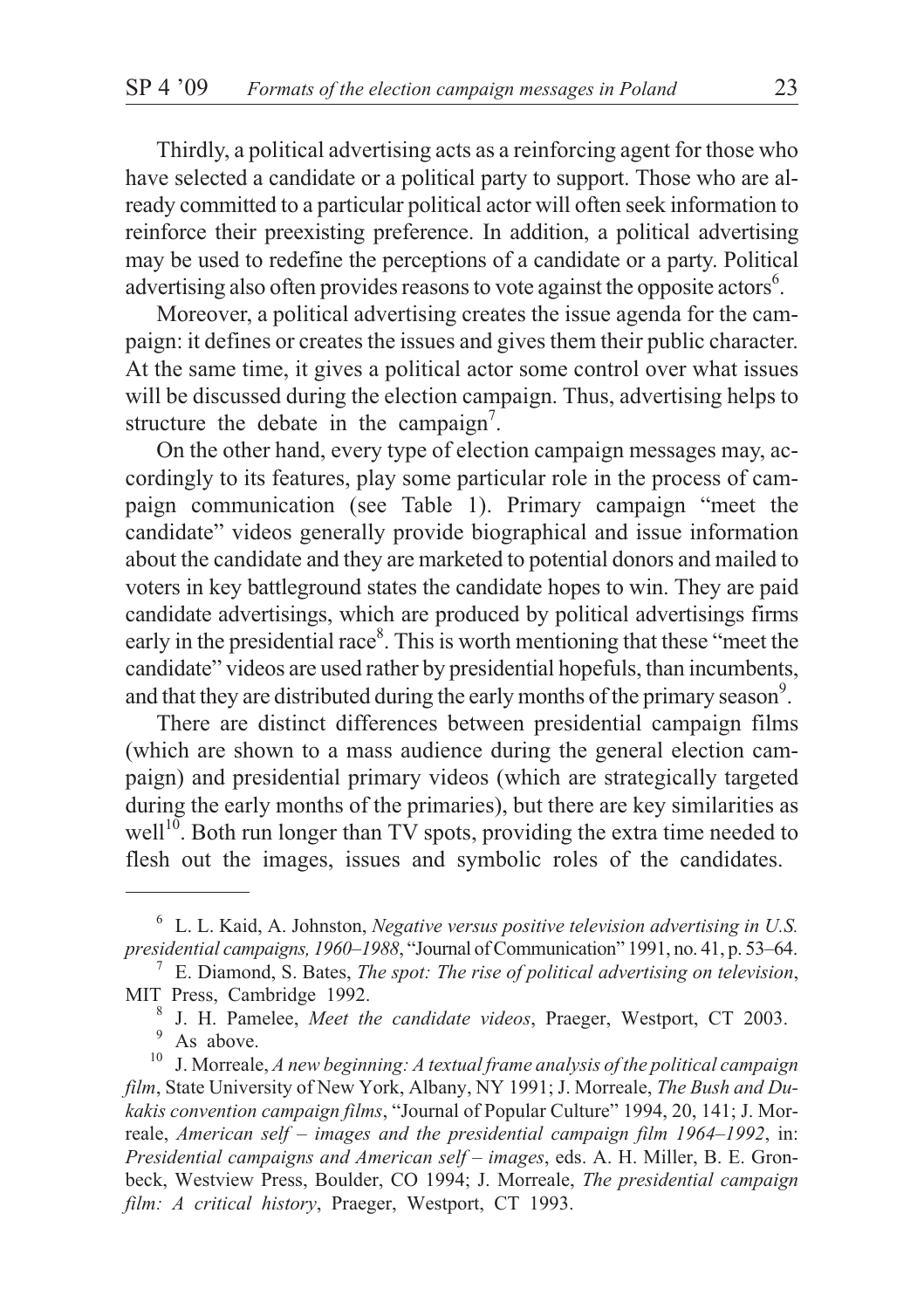Table 1

|                        | Primary video*                                                                                                                       | <b>General election</b>                                                                                                                            | Campaign spot***                                                                                                                                                                                                                                                                                                                                                                                                                                                                 |  |
|------------------------|--------------------------------------------------------------------------------------------------------------------------------------|----------------------------------------------------------------------------------------------------------------------------------------------------|----------------------------------------------------------------------------------------------------------------------------------------------------------------------------------------------------------------------------------------------------------------------------------------------------------------------------------------------------------------------------------------------------------------------------------------------------------------------------------|--|
| Duration               | (U.S.)<br>$5-20$ minutes                                                                                                             | campaign film** (U.S.)<br>5-20 minutes                                                                                                             | (U.S./other countries)<br>Unlimited (mc: 30-60 se-<br>conds)/unlimited or limi-<br>ted                                                                                                                                                                                                                                                                                                                                                                                           |  |
| Stage of<br>campaign   | Primary stage                                                                                                                        | Second stage of general No limits/regulations<br>elections                                                                                         |                                                                                                                                                                                                                                                                                                                                                                                                                                                                                  |  |
| Purchase               | Purchased or presented to Free purchase<br>the voters                                                                                |                                                                                                                                                    | Free purchase/regulations                                                                                                                                                                                                                                                                                                                                                                                                                                                        |  |
| Where<br>are broadcast | they CD <sub>s</sub> , Internet                                                                                                      | Private TV stations                                                                                                                                | Private TV stations/priva-<br>te or (and) public TV sta-<br>tions                                                                                                                                                                                                                                                                                                                                                                                                                |  |
| Purpose                | age.                                                                                                                                 | and financially; to create age; to link a political image and key issues.<br>or modify candidate's im- party with certain demo-<br>graphic groups. | To introduce a candidate To explain candidate's To present opponents'<br>to the voters; to explain stands on key issues; to weak points; to attack the<br>candidate's stands on key present some vague pol- opponents; to compare<br>public policy issues; to icy preferences or specific candidates with their op-<br>convince votes to support policy proposals; to create ponents/to focus voter's<br>candidate personally or modify candidate's im- attention on candidate's |  |
| Functions              | A<br>key<br>surrogate speaker.                                                                                                       | builder.                                                                                                                                           | introductory   A surrogate speaker; an   Negative campaign/Fo-<br>speaker; a fund raiser, a image creator; a support cusing voters' attention on<br>the campaign.                                                                                                                                                                                                                                                                                                                |  |
| Target                 | Regular<br>faithful, people who are ple); the media.<br>highly and regularly in-<br>volved in the political pro-<br>cess; the media. |                                                                                                                                                    | voters, party Voters (millions of peo- Undecided voters, people<br>who are not highly and<br>regularly involved into<br>the political process; the<br>media.                                                                                                                                                                                                                                                                                                                     |  |

**Types of controlled election campaign messages**

**Sources:** \* – J. J. Parmelee, op. cit.; \*\* – L. L. Kaid, A. Johnston, op. cit.; \*\*\* – Kaid &Holtz-Bacha, op. cit.

Actually, the campaign film is the longest produced ad spot that a presidential candidate runs during the general election campaign, and the primary video is the longest produced ad spot that a presidential challenger runs during the primary phase of campaign. This extra length of time gives campaign participants the best opportunity to make their case and connect with voters $11$ .

<sup>11</sup> J. H. Pamelee, op. cit., p. 4.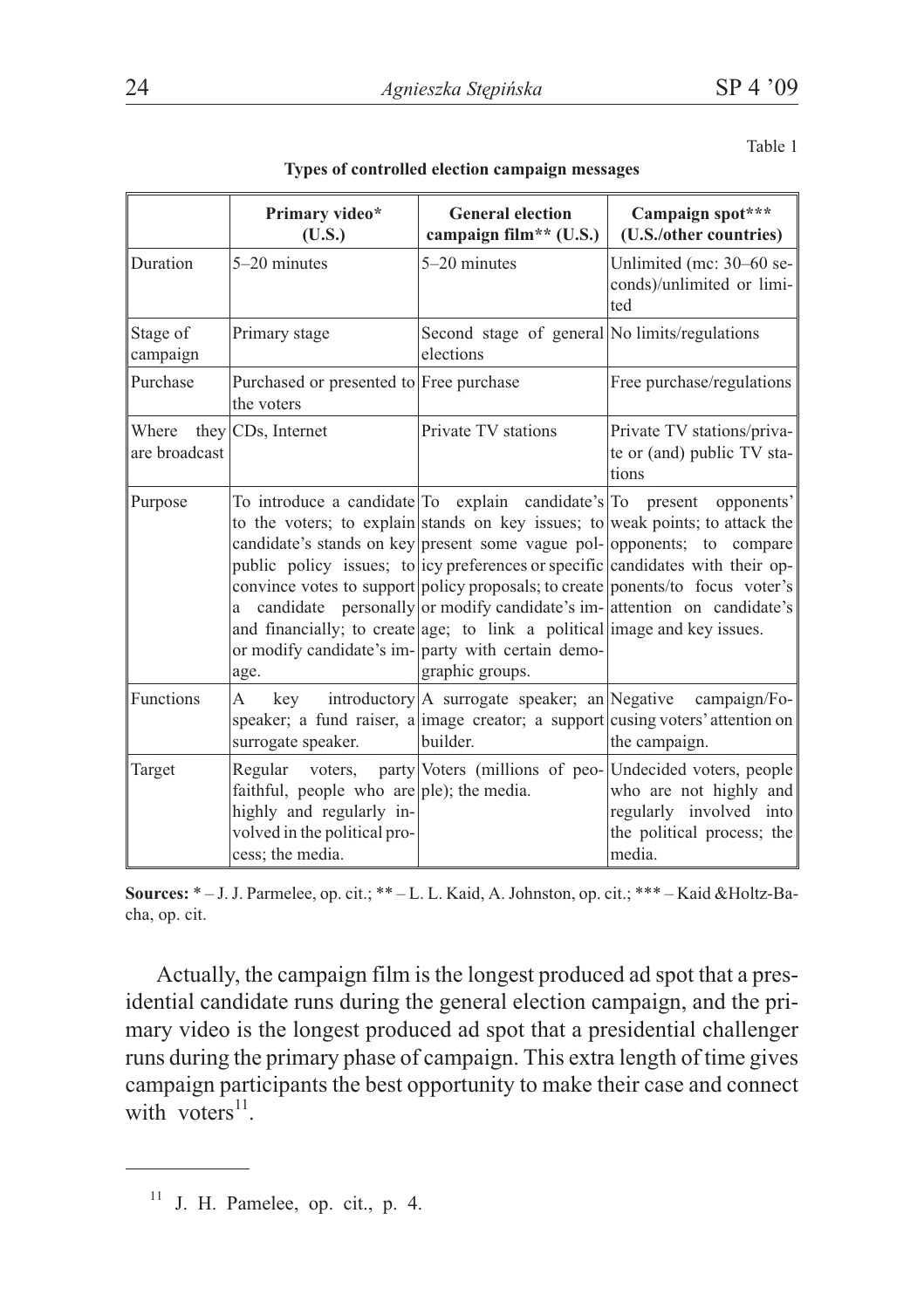# Issues versus Images

No topic has been more dominant across over five decades of a research on a political advertising than a discussion of whether or not campaign spots are dominated by issues information or image information. One of the perennial criticism of a television advertising in politics is that it trivializes a political discourse by concentrating rather on candidate personalities and images than on issues. Interestingly enough, it seems to be an unfounded concern since research has shown that most ads, usually between 60 to 80 per cent, concentrate more often on the issues than on the candidates' images<sup>12</sup>.

Nevertheless, it is important to note that the concentration on the issues does not always mean that candidates are providing substantial arguments or explaining complex policy issues. Actually, as Joslyn's research has indicated, a percentage of spots with specific policy issue information is much lower than an overall number of the issue spots $^{13}$ . In fact, issues are treated more in a form of the vague policy preferences and spots are replete with emotional and cultural symbols and image, as well as value concerns.

Researchers also have noted an increasing difficulty in distinguishing between issues and images in the campaign messages. Traditionally, issues have been viewed as statements of a candidate's positions on the policy issues or preferences on issues or problems of public concern, whereas image has been viewed as a concentration of on the candidate's qualities or characteristics<sup>14</sup>. However, many researchers have acknowledged that this dichotomy is a false one, since issues not only can be, but actually are, consistently used to sell a candidate's image<sup>15</sup>.

# Negative versus Positive

Although it may seem that controversy over negative and positive spots has arouse just recently, analyses of spots over time indicate that negative

<sup>12</sup> M. Kern, op. cit.; T. C. Patterson, R. D. McClure, *The unseeing eye*, G.P. Putnam, New York 1976; R. Joslyn, *Mass media and elections*, Addison – Wesley Publishing Company, 1984; K. S. Johnson-Cartee, G. A. Copeland, op. cit.; L. L. Kaid, A. Johnston, op. cit.<br><sup>13</sup> R. Joslyn, op. cit.<br><sup>14</sup> L. L. Kaid, A. Johnston, op. cit.<br><sup>15</sup> R. Rudd, *Issue and image in political campaign commercials*, "Western Journal

of Speech Communication" 1986, 50 (1), p. 102–118.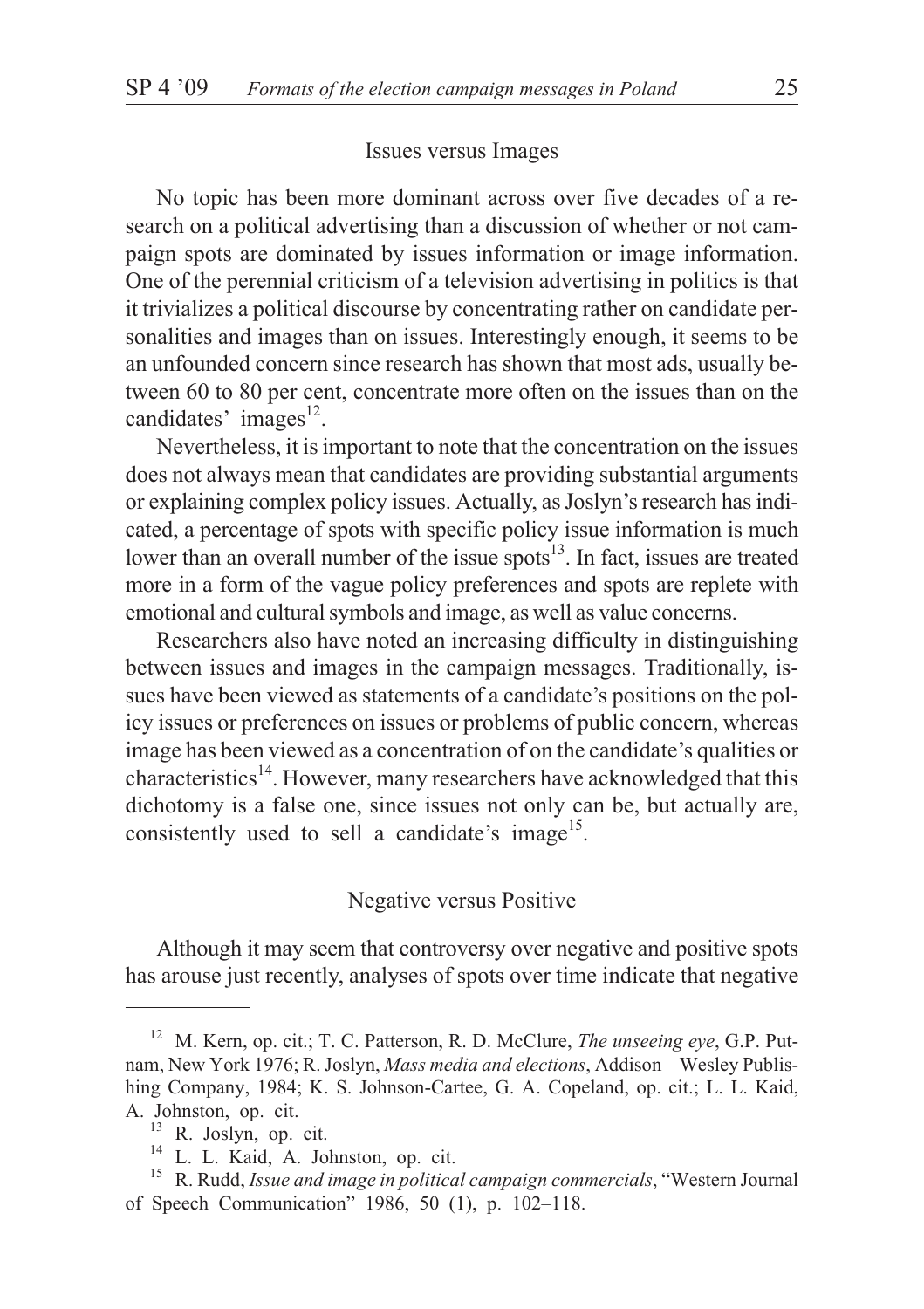spots have been, in fact, a factor in all the American presidential campaigns<sup>16</sup>. However, it is true that there has been a real increase in the number of the negative spots used in the American presidential campaigns since  $1980s^{17}$ . Interestingly, negative ads tend to be more issue oriented than positive  $ads^{18}$ .

# **Legal framework of a political advertising in Poland**

It is worth mentioning that in Poland two different types of campaign spots are distinguished: unpaid programs and paid spots. Both of them might be broadcast in the commercial electronic media within the period of 15 days prior to 24 hours prior to the election day, while the programs are broadcast exclusively on the public radio and TV stations (again, within 15 days prior to 24 hours prior to the election day).

Interestingly, originally the election regulations did not mention commercial political advertisements at all. Although political ads have been broadcast since mid-1990s in Poland, it was not until the parliamentary election in 2001 when paid and unpaid political advertisements were clearly defined in the Polish election law. Today, most of the aspects, including a period of broadcast, allocation of free broadcast time on the public television and radio stations and the rules of purchasing advertising time in both types of the media, are regulated by the election law.

As far as *programs* are concerned, the regulations of the allocation of broadcast give equal time to all political parties and presidential candidates that have gone successfully through the process of registration. In parliamentary elections to Sejm, according to election law, all registered election committees share the total number of 15 hours of free airtime on the national public TV stations and 30 hours on the national public radio plus 10 hours of free airtime on the regional public TV stations and 15 hours on the regional radio. Candidates to the Senat share 5 hours on the national TV stations and 10 hours on the radio stations plus 3 hours on the regional TV stations and 6 hours on the regional radio.

<sup>16</sup> L. L. Kaid, A. Johnston, op. cit.; K. S. Johnson-Cartee, G. A. Copeland, op. cit.; R. Lau, G. M. Promper, *Negative campaigning. An analysis of U.S. Senate elections*, Rowman and Littlefield Publishers, 2004.<br><sup>17</sup> M. Pfau, H. C. Kensky, *Attack politics. Strategy and defence*, Praeger 1990.<br><sup>18</sup> L. L. Kaid, A. Johnston, op. cit.; M. West, op. cit.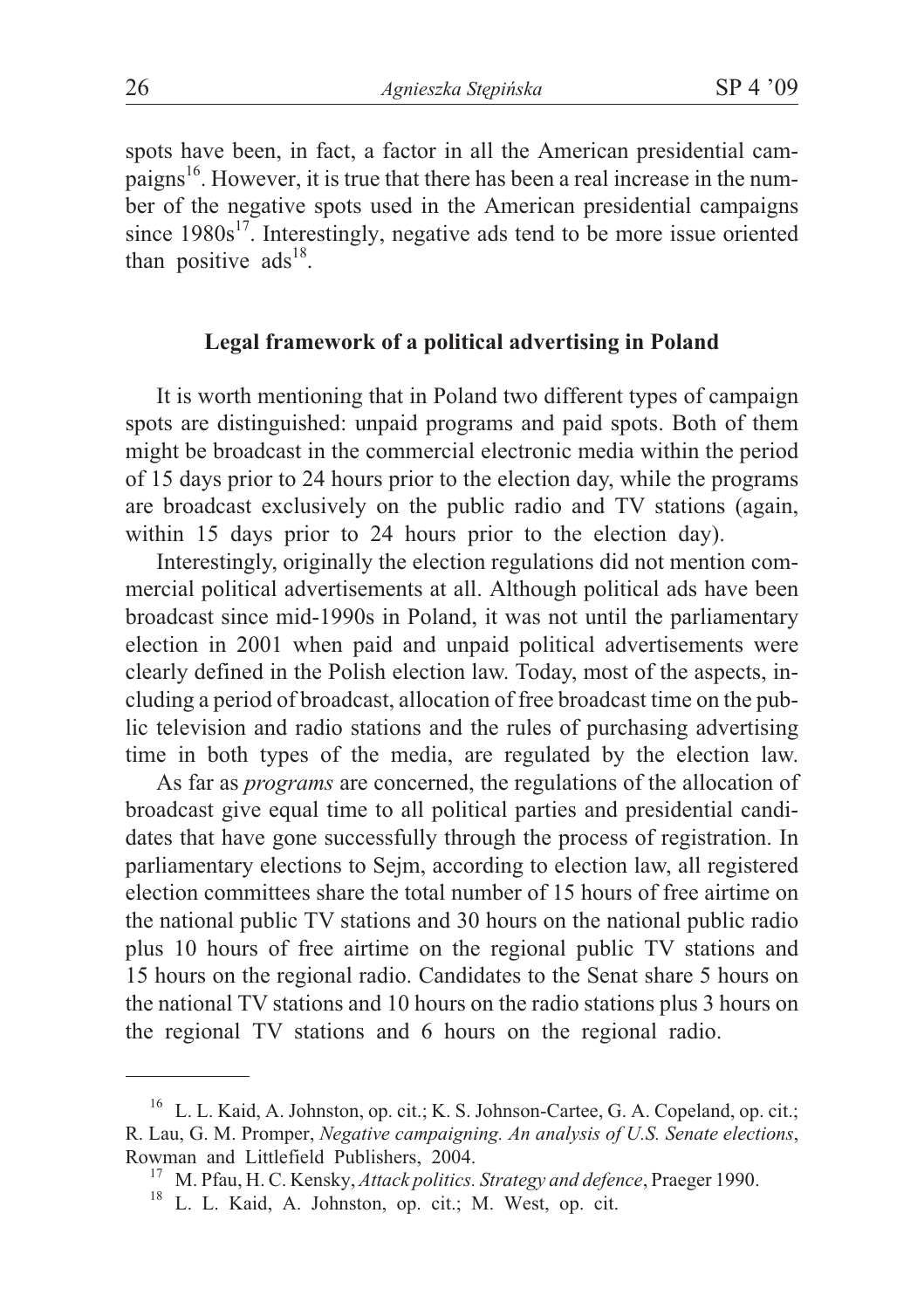In case of presidential elections the general rules are the same (period, equal access and airtime allocation), but the numbers of hours are different. Namely, before the first turn of voting presidential candidates share 25 hours of free airtime on the public TV stations and 35 hours on the radio stations, and before the second turn of voting the numbers are as following: 6 hours on TV, 8 hours on the radio stations. As a result, the actual amount of time given to political parties or presidential candidates varies every time, depending upon the number of political actors in the race.

Furthermore, unpaid political advertisements are broadcast in blocks of programs without any break and the sequence of the ads'presentation is fixed by drawing lots. The content of the ad may not be questioned or changed without a court's permission. Consequently, political parties and presidential candidates may prepare their campaign messages freely in order to meet their objectives by using variety of techniques. What is required by the law, is a sponsor identification note in every advertising.

On the other hand, since the campaign programs are broadcast as sets of the messages at the particular period of the airtime, they are watched only by those who are actually interested in this type of the campaign message (the average audience is about 2 percent). The paid spots, on the contrary, are broadcast among commercial advertisings at the selected periods, including the 'prime time'before or after popular newscasts or movies.

Paid campaign *spots* may be used during every type of the election campaigns. However, there are still some regulations that limit not only the period of broadcasting paid ads, but also the amount of money that may be spent on the campaign (including advertising) and even prices (they must not be higher that 50 percent of regular prices of commercials). The aim of these regulations is not to give the bigger, richer and already established parties an advantage over smaller competitors and newcomers.

The election law prohibits candidates from false claims or deceptive claims. While there may be difficulty in distinguishing between truth and falsity, courts should make effort to explain whether the statement was false or misleading every time any of the candidates or political parties feels offended or accused. In such a case the legal procedure implemented by the court is shorter than a regular one in order to stop illegal activity as soon as possible.

Additionally, in the course of the last twenty-four hours prior to the opening of elections and on the election days, any campaigning and canvassing in favor of presidential candidates or political party shall be prohibited. Results of election polls shall not be published at that time as well.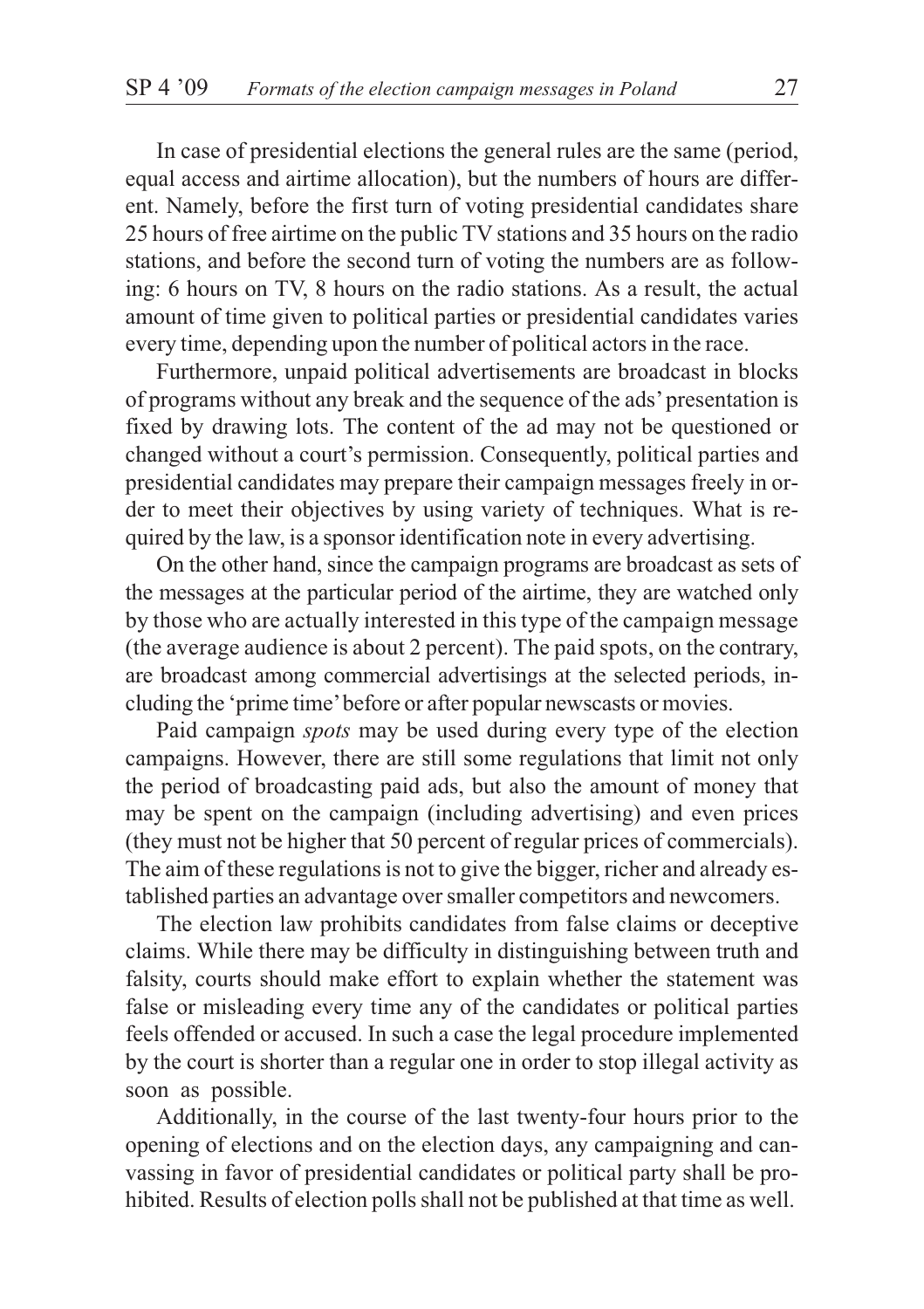In 2005, because of a particular schedule of parliamentary and presidential election (parliamentary election day was set up on  $25<sup>th</sup>$  of September 2005, and presidential election day on  $9<sup>th</sup>$  of October 2005), political parties could officially broadcast their programs and spots on September  $9<sup>th</sup> - 23<sup>rd</sup>$ , while presidential candidates on September 24<sup>th</sup>–October 7<sup>th</sup>. As a result, both Polish political actors and the society faced the challenge of the "double elections" at that time. It is worth mentioning that such a situation has happened in Poland for the very first time since transformation of political system in 1989.

# **The study**

The purpose and research questions

The aim of this study is to provide the general characteristics of an unpaid election program, and to detail differences between that type of the campaign message and the paid spots. Due to the exploitative nature of the study, content analysis addresses the following research questions:

- Q1: What similarities exist between campaign programs and spots?
- Q2: What are the main differences between those two types of political messages?

Based on the literature review, the current study proposes the following hypotheses:

- H1: The spots will contain more direct attacks on opponents (negative campaign), while programs will be used mainly to create positive image of a party.
- H2: The spots will focus on up to 3 main issues, while programs will contain a variety of political party's concerns.
- H3: The spots will be more image oriented and they will be more focused on a leader, while programs will be more issue – and value – oriented.

### Methods and sample

To answer these questions and verify hypotheses, we used content analysis. The unit of analysis was an individual political ad, that is an unpaid program broadcast on two Polish public TV stations (TVP1 and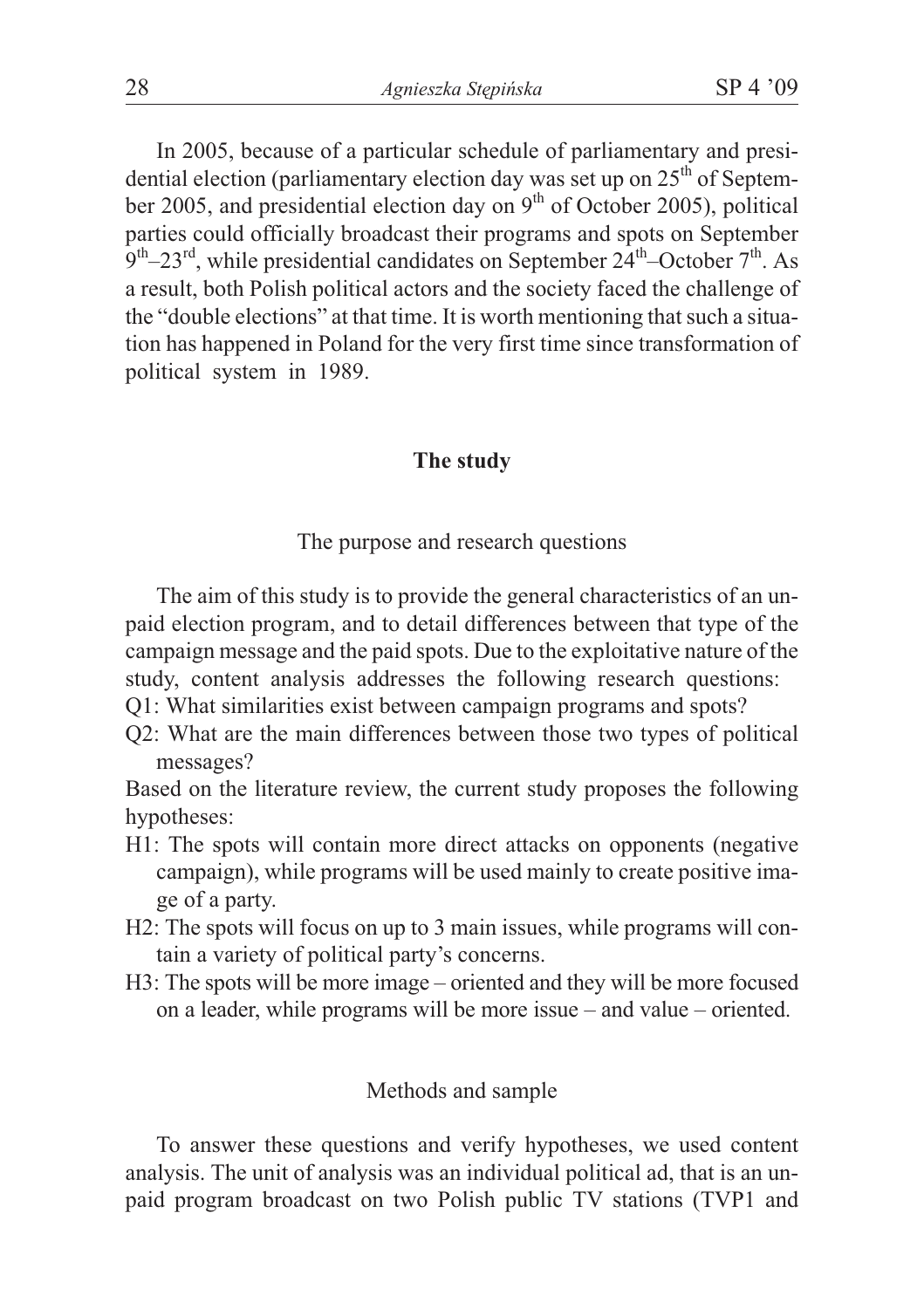TVP2), and a paid spot broadcast on a private TV station (TVN) and the public ones, mentioned above.

The total number of 124 ads were coded, including 47 paid spots and 77 unpaid programs. All of them were broadcast during the Polish parliamentary campaign in 2005. The general rule was to analyze an equal number of programs of each of 13 political parties participating in the elections, and a number of campaign paid spots selected accordingly to the general number of this type of messages (see Table 2). Some of the political parties, however, were not allowed to broadcast their campaign unpaid programs on the national public media (since they registered their lists in too few districts), but still could present their programs on the regional public TV and radio stations, or purchase advertising time. It should be emphasized that those "regional spots" were not taken into account in this study.

|                   | Number of spots | <b>Number of programs</b> |  |
|-------------------|-----------------|---------------------------|--|
| Komitet J.K.M.    | $\theta$        | 6                         |  |
| <b>LPR</b>        | 10              | 6                         |  |
| <b>OKO</b>        | $\theta$        | 6                         |  |
| PD                | $\theta$        | 6                         |  |
| PiS               | 14              | 6                         |  |
| PO                | 6               | 6                         |  |
| <b>PPN</b>        | $\Omega$        | 5                         |  |
| PPP               | $\Omega$        | 6                         |  |
| PSL               | 6               | 6                         |  |
| Ruch Patriotyczny | $\Omega$        | 6                         |  |
| Samoobrona        |                 | 6                         |  |
| SdPL              | 6               | 6                         |  |
| SLD               | $\overline{4}$  | 6                         |  |
| Total             | 47              | 77                        |  |

#### **Number of campaign messages**

For the full names of the political parties and their translation, please check the Appendix.

Formats used in the codebook were borrowed from previously conducted studies<sup>19</sup>. The *production components* of the ads included the pres-

Table 2

<sup>19</sup> L. J. Sabato, *The rise of political consultants*, Basic Books, New York 1981; L. P. Devlin, *An analysis of presidential television commercials, 1952–1984*, in: *New*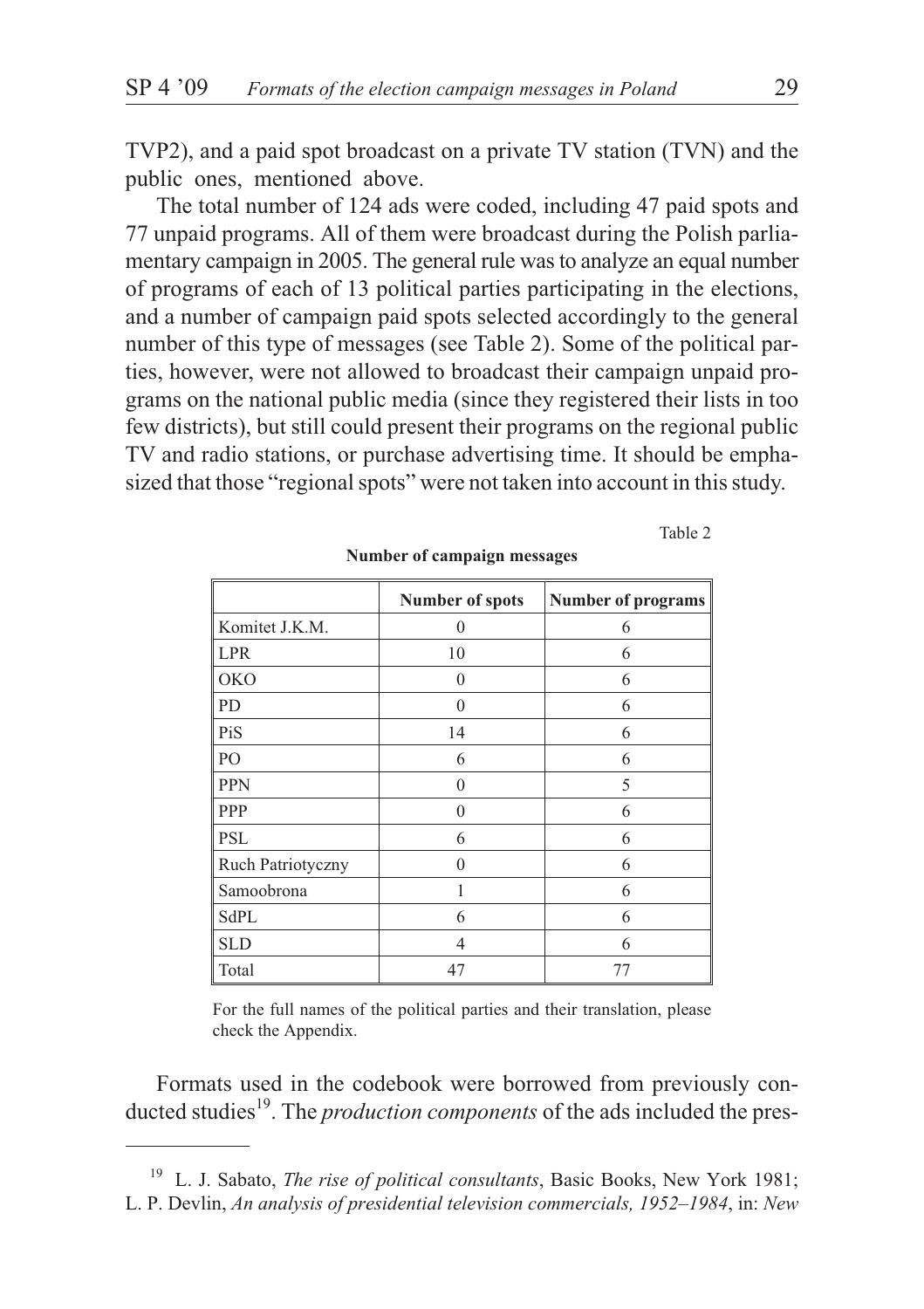ence of various techniques of production, and special effects. In some cases (production techniques, special effects, setting) more than one subcategory were used to describe the particular component, while some other were clearly identified (format, dominant type of appeals, issue/image oriented ads, and positive/negative ads). All ads were recorded and transcripts were made from all the messages. Then, ads were coded by a researcher. As a check against the risk of subjective findings, the researcher repeated the coding process. The inter-coder reliability, which was tested using Holsti's formula<sup>20</sup>, was 97 per cent (production components) to 83 per cent (format of the ad) and 87 per cent (negative/positive character of the ad). It is worth mentioning that election campaign programs, because of a complex character of their content, caused the most difficulties to the coder.

# **Findings**

Comparing the election campaign spots and programs we should start with the formal factors affecting a general features of a campaign message. First of all, both types of the message might be presented at the last stage of the campaign. Secondly, as we mentioned before, since the general amount of airtime provided for free to the political actors is regulated by the election law, the actual duration of every single campaign program depends on the total number of election participants. In 2005 the duration of a program was 4 minutes. On the contrary, the duration of the spots depends heavily on the funds available to the political actor. The mean duration of this type of a message was 20 seconds.

Finally, due to the formal regulations, the unpaid programs were broadcast exclusively on the public radio and TV stations, while the paid spots were broadcast on both the public and the commercial electronic media.

*perspectives on political advertising*, eds. L. L. Kaid, D. Nimmo, K. R. Sanders, Southern Illinois University Press, Carbondale 1986; E. Diamond, S. Bates, *The spot: The rise of political advertising on television*, MIT Press, Cambridge 1992; L. L. Kaid, A. Johnston, *Videostyle in presidential campaigns: Style and content of televised political advertising*, Praeger, Westport, CT 2001.<br><sup>20</sup> O. R. Holsti, *Content analysis for the social science and humanities*, Addison

Wesley, Reading, MA 1969.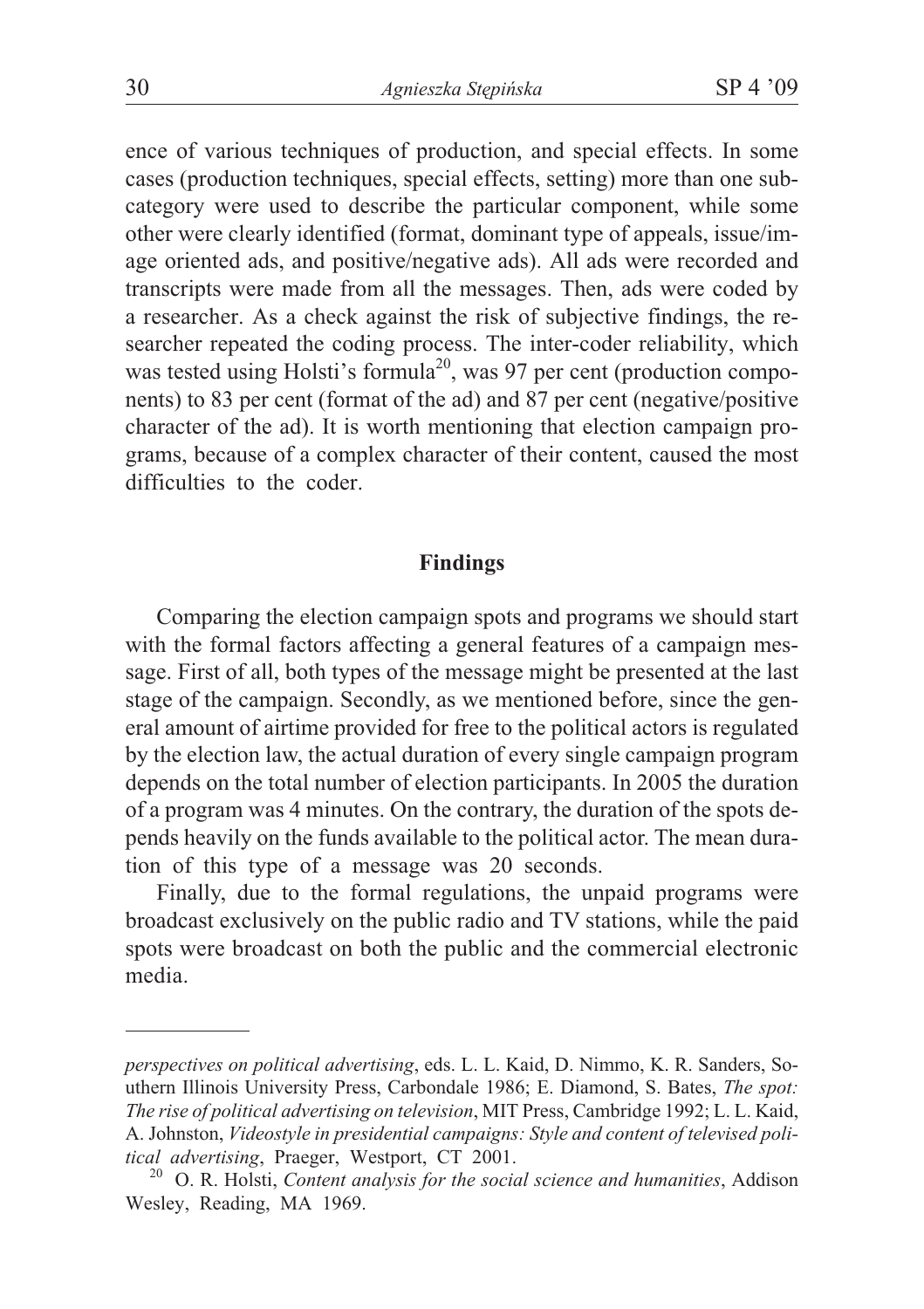#### Format

As the results of the study show, one third of all the spots broadcast during the 2005 parliamentary election campaign were *biography* ones, while an *issue presentation* and a *man-in-the-street* were second most frequently used formats of this type of the campaign message. At the same time, it was an *issue presentation* format that was most frequently used in the programs (see Table 3). The other popular formats of this type of the message were: a *documentary, an issue dramatization* and a *party/leader statement*. It seems that political party leaders (especially those who were presidential candidates) decided to take an advantage of the 2005 'double election' situation and use the parliamentary campaign spots to present themselves to the voters. Since the political leaders played a double role at that time, the campaign messages were strongly focused on them.

On the other hand, since the campaign programs were longer, their formats tend to be more complex. As the results of the 2005 campaign messages showed, programs seem to be more focused on the political parties, their political agendas and the social and political issues (see Table 3). Not surprisingly, they also explore those formats that require more time. The only exception here was the *biography* format that was more frequently used in spots than in programs. Nevertheless, it was used in 26 per cent of the programs as well. Furthermore, campaign programs seemed to be more frequently negative or comparative than campaign spots.

Table 3

|                             | Campaign spots $(N=47)$        | Campaign programs $(N=77)$ * |  |
|-----------------------------|--------------------------------|------------------------------|--|
| Purchase                    | Yes                            | No                           |  |
| Duration                    | $20 - 30$ seconds<br>4 minutes |                              |  |
| Stage of the campaign       | Last stage<br>Last stage       |                              |  |
| Format                      |                                |                              |  |
| - party/leader statement    | 3(6%)                          | 21(27%)                      |  |
| $-$ issue presentation      | 10(21%)                        | 44 (57%)                     |  |
| $-$ issue dramatization     | 4(8,5)                         | 21(27%)                      |  |
| - documentary               | $1(2\%)$                       | $22(28,5\%)$                 |  |
| $-$ video clip              |                                | $2(2,5\%)$                   |  |
| - biography spot            | 15(32%)                        | 20(26%)                      |  |
| - negative/comparative spot | $4(8,5\%)$                     | 14(18%)                      |  |
| $-$ man-in-the-street       | 10(21%)                        | $12(15,5\%)$                 |  |

#### **Formats of spots and programs**

\* More than one category could be used.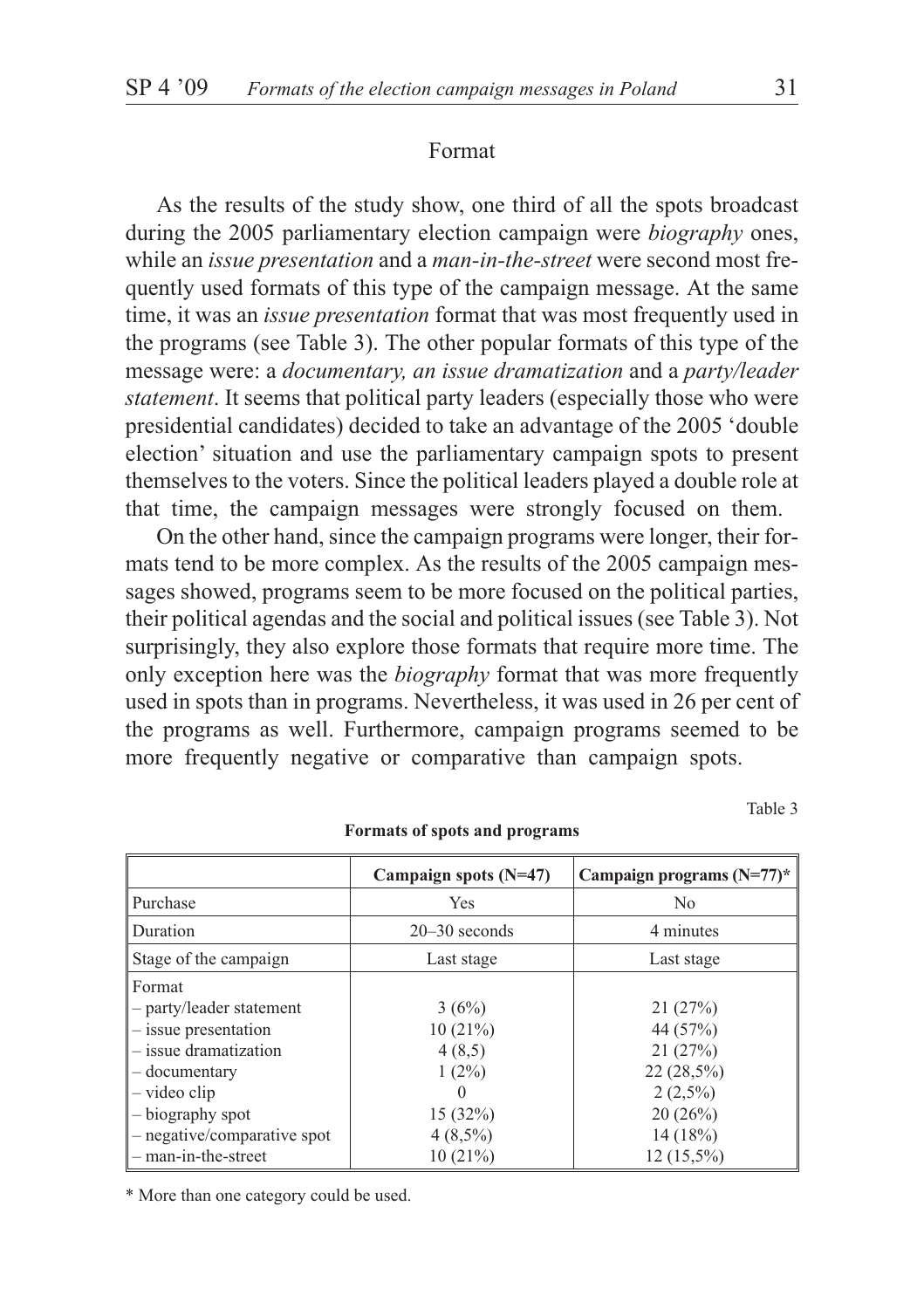## Production techniques and setting

Some of the techniques, namely *computer graphics* and *montage*, were used in all the items. At the same time, in programs there were more frequently used such techniques as: an *outdoor production, a slow and fast motion*, and *a split screen*. For the spots some other techniques were more common: *a freeze frame* and *a stop-motion photography*. Furthermore, in programs the setting seemed to be more formal (both indoor and outdoor) than in the spots (see Table 4).

Table 4

|                                 | Campaign spots $(N=47)$ | Campaign programs $(N=77)$ |
|---------------------------------|-------------------------|----------------------------|
| <b>Production techniques*</b>   |                         |                            |
| - people in studio              | 6(13%)                  | $12(15,5\%)$               |
| - outdoor production            | 18(38%)                 | 44 (57%)                   |
| - computer graphics             | 47 $(100\%)$            | 77 (100%)                  |
| - slow motion                   | 2(4%)                   | 6(8%)                      |
| - fast motion                   |                         | $2(2,5\%)$                 |
| - freeze frame                  | 18(38%)                 | 18(23%)                    |
| - split screen                  | 2(4%)                   | $12(15,5\%)$               |
| $-$ montage                     | 47 $(100\%)$            | 77 (100%)                  |
| $-$ stop $-$ motion photography | 24(51%)                 | 36(47%)                    |
| Setting*                        |                         |                            |
| - Formal indoors                | 4(9%)                   | $24(31\%)$                 |
| $-$ Informal indoors            |                         | 7(9%)                      |
| - Informal outdoors             | 21(45%)                 | 38 (49%)                   |
| - Formal outdoors               | 3(6%)                   | 51 (66%)                   |

**Production techniques and settings**

\* More than one category could be used.

# Special effects

As the results of the study show, every single campaign program contained the *leader head-on effect*. Additionally, in half of the programs also somebody other than a leader directly delivered a message to the voters. In other words, all the programs contained some 'talking heads' elements. In order to balance this direct personal and verbal presentation, the programs contained such effects as *an animation* and *a special production* (more frequently than spots), *slides*, and *cinema verité* (see Table 5).

At the same time, spots seemed to be more diverse as far as the special effects are concerned. Most of them contained *cinema verité* effect and *slides* with print and voice over, or slides with movement, print, and voice over.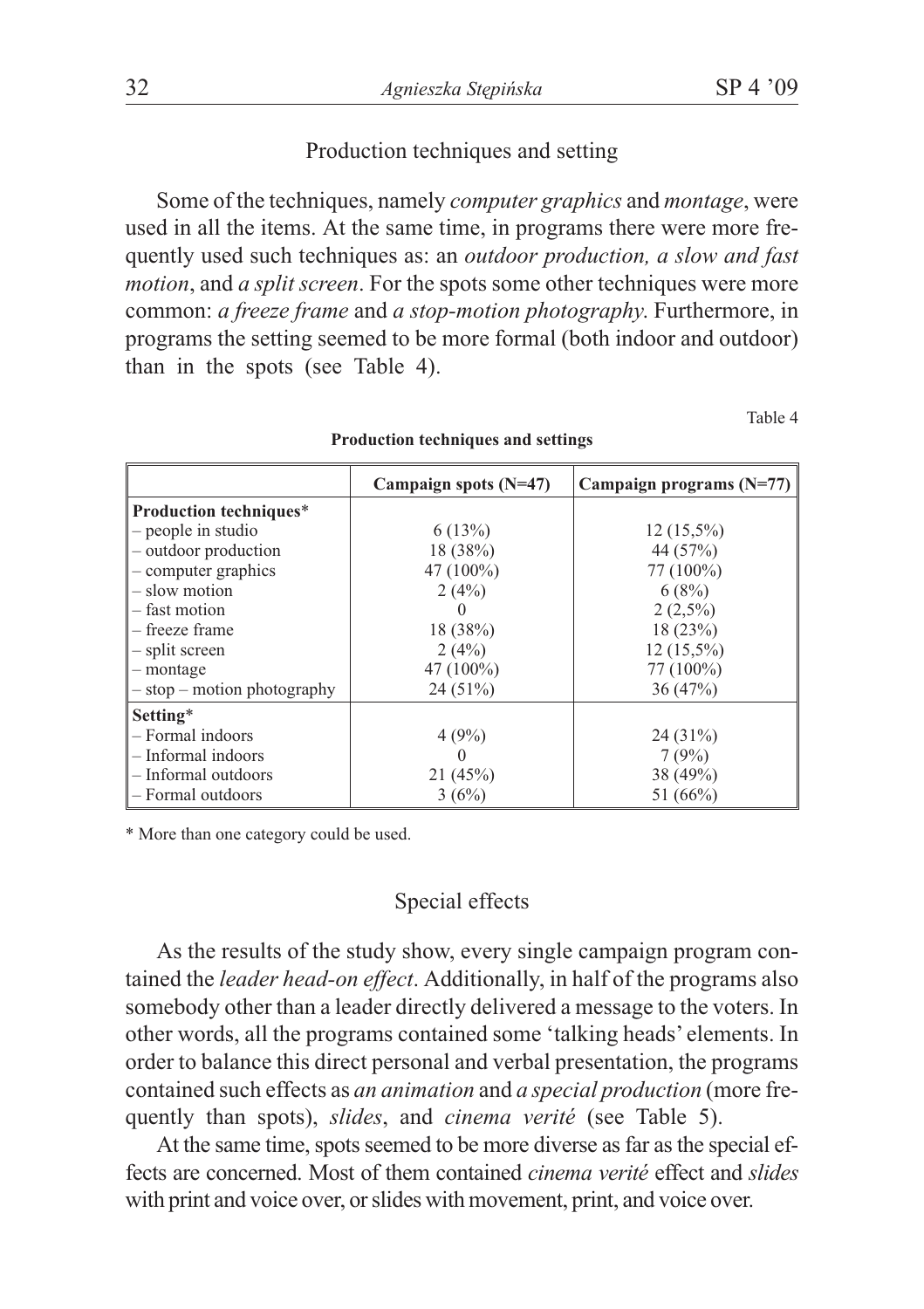| $\sim$ $\sim$ $\sim$ $\sim$ $\sim$ $\sim$ $\sim$ $\sim$ |                                   |                               |  |
|---------------------------------------------------------|-----------------------------------|-------------------------------|--|
|                                                         | <b>Campaign spots</b><br>$(N=47)$ | Campaign programs<br>$(N=77)$ |  |
| Special effects*                                        |                                   |                               |  |
| - cinema verité                                         | 27(57%)                           | 48 (42%)                      |  |
| - slides with print and voice over or slides            | $28(59,5\%)$                      | $24(31\%)$                    |  |
| with movement, print, and voice over                    |                                   |                               |  |
| - leader head-on                                        | 18(38%)                           | 77 (100%)                     |  |
| - somebody other than leader head-on                    | $14(30\%)$                        | 42 $(54%)$                    |  |
| $\parallel$ – animation and special production          | $5(11\%)$                         | 16(21%)                       |  |

**Special effects**

\* More than one category could be used.

#### Negative versus positive

Hypothesis 1 theorized that the spots would contain more direct attacks on the opponents (negative campaign), while programs will be used mainly to create a positive image of the party. As the results of study showed, 87 per cent of all spots in parliamentary election campaign was positive, while 13 per cent was negative. At the same time, 60 per cent of spots broadcast during this campaign was negative and 40 percent was positive (see Table 6). Furthermore, once the format of the items was studied, the results showed that 18 per cent of the programs was coded as negative/comparative one, while only 8.5 per cent of the spots was coded that way. Therefore, the hypothesis was falsified.

Based on the literature review, we may assume that negative messages presenting data and facts about political opponents are usually perceived as logical appeals. As the data collected in Table 6 show, logical appeals were used more often in programs than spots (42 per cent and 17 per cent, accordingly). Thus, we may conclude that some political actors decided to use the programs to explain their political agenda and deliver arguments against their opponents. One of the reasons of such a decision may be the features of a program itself as a longer and unpaid form of the campaign message.

The other explanation of high number of negative programs in comparison to spots lies in the position of the sponsors of the messages. While strong, well established parties with financial support could divide their messages between two different types of political advertising according to their objectives, the challengers and small political parties could only af-

Table 5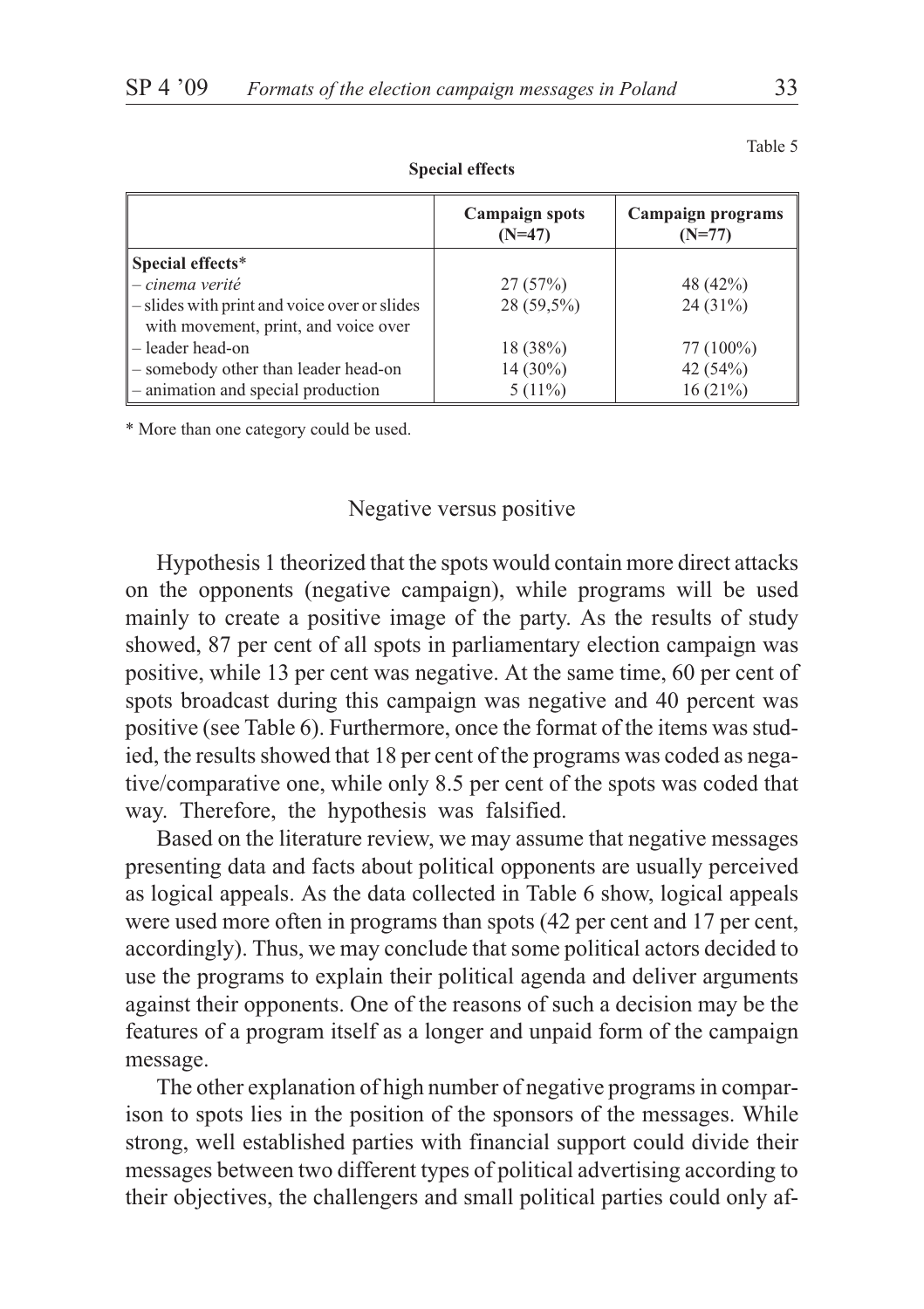34 *Agnieszka Stêpiñska* SP 4 '09

ford preparing campaign programs. Since most of the newcomers usually define themselves in opposition to "first rank" political actors, their campaign messages might be more negative than those sponsored by the political parties in power.

Table 6

|                                             | <b>Campaign spots</b><br>$(N=47)$ | Campaign programs<br>$(N=77)$ |
|---------------------------------------------|-----------------------------------|-------------------------------|
| Positive<br>Negative                        | 41 (87%)<br>6(13%)                | $31(40\%)$<br>$46(60\%)$      |
| Image<br><b>Issue</b>                       | 35(74%)<br>12(26%)                | 28(36%)<br>54 (64%)           |
| Number of issues                            | $2 - 3$                           | $2 - 8$                       |
| Type of appeals<br>- Emotional<br>- Logical | 39(83%)<br>8(17%)                 | 45 (58%)<br>32(42%)           |
| Presence of presidential candidate          | 31(66%)                           | 57 (74%)                      |

#### **Summary of the content analysis**

Hypothesis 2 theorized that the spots would focus on no more than 3 main issues, while programs would contain a variety of political party's concerns. In other words, spots should be more concrete, emphasizing a few most important issues or problems, while longer campaign programs may be used to focus voters'attention on more aspects and elements of the public and political agenda. The results of the study fully confirmed that hypothesis. The average number of issues presented in campaign spots was 2–3, while campaign programs discuss even 8 issues (see Table 6).

Hypothesis 3 theorized that the spots would be more image – oriented and they would be more focused on a leader, while programs would be more issue – and value – oriented. As the results showed (see Table  $6$ ), 74 per cent of a total number of parliamentary spots was image – oriented, while 64 per cent of a total number of campaign programs was issue – oriented. Furthermore, the analysis of the format showed, that one third of all the spots included elements of a biography of a leader, while most of the programs were rather focused on the issue presentation or dramatization (see Table 3). Thus, the hypothesis is confirmed.

We may also compare the content of the campaign messages sponsored by some particular political actors participating in the 2005 parliamentary elections.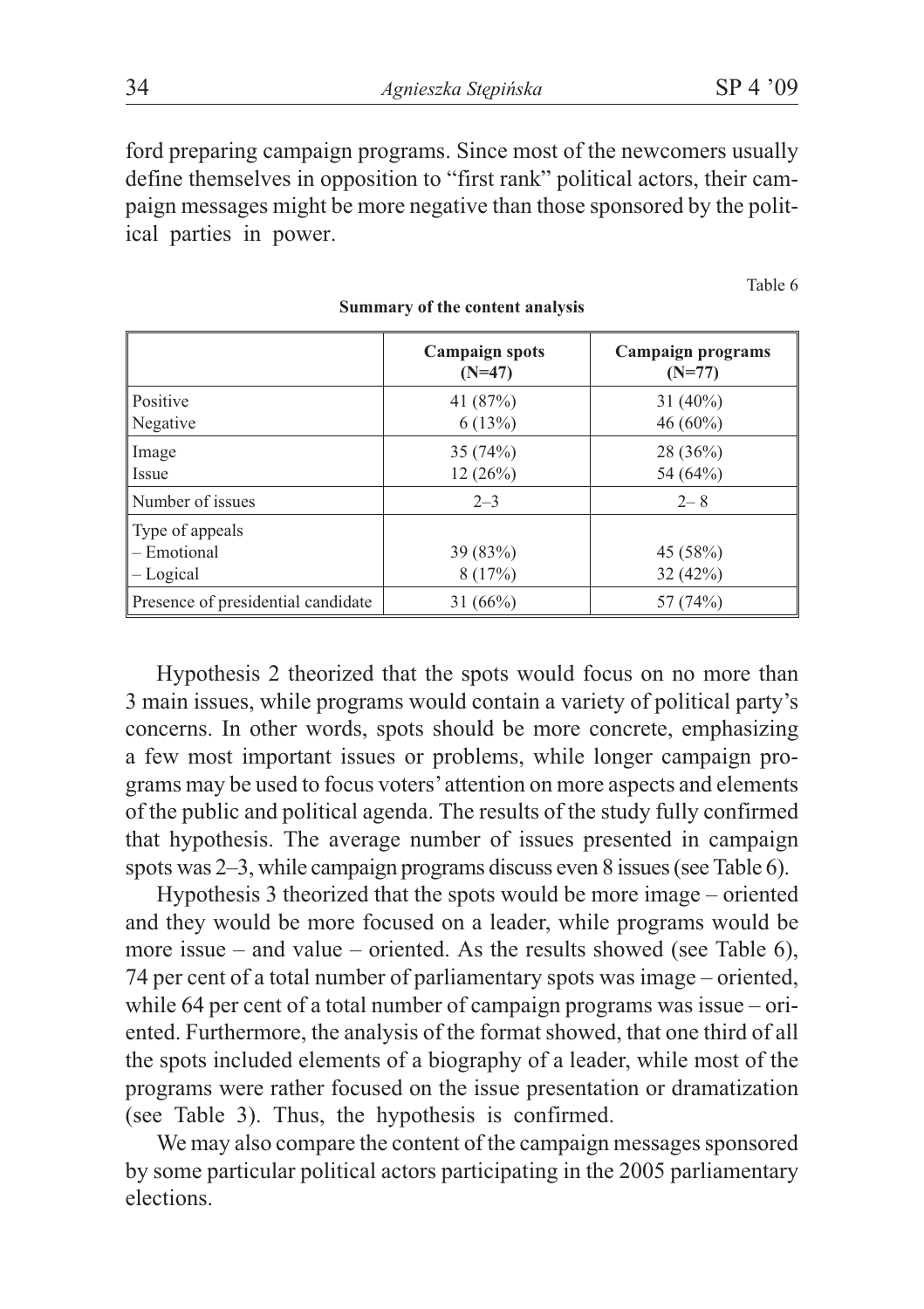|                          | Campaign spots $(\% )$ |              | Campaign programs $(\% )$ |              |
|--------------------------|------------------------|--------------|---------------------------|--------------|
|                          | positive/negative      | image/issues | positive/negative         | image/issues |
| Komitet J.K.M.           | $\theta$               | $\theta$     | 30/70                     | 50/50        |
| LPR                      | 80/20                  | 100/0        | 70/30                     | 75/25        |
| <b>OKO</b>               | $\theta$               | $\theta$     | 40/60                     | 0/100        |
| PD                       | $\Omega$               | $\mathbf{0}$ | 100/0                     | 20/80        |
| PiS                      | 71/29                  | 71/29        | 90/10                     | 50/50        |
| PO                       | 100/0                  | 50/50        | 80/20                     | 75/25        |
| <b>PPN</b>               | $\theta$               | $\theta$     | 0/100                     | 0/100        |
| PPP                      | $\Omega$               | $\theta$     | 0/100                     | 0/100        |
| <b>PSL</b>               | 83/17                  | 50/50        | 80/20                     | 25/75        |
| <b>Ruch Patriotyczny</b> | $\Omega$               | $\theta$     | 30/70                     | 10/90        |
| Samoobrona               | 0/100                  | 0/100        | 0/100                     | 40/60        |
| SdPL                     | 100/0                  | 33/67        | 90/10                     | 70/30        |
| <b>SLD</b>               | 50/50                  | 50/50        | 40/60                     | 40/60        |

**Content of the campaign messages of political parties**

For the full names of the political parties and their translation, please check the Appendix.

The data collected in Table 7 shows that political parties that have not been well established at the political scene (PPP, PPN, Ruch Patriotyczny, Komitet Janusza Korwin-Mikkego, and OKO) tended to present the negative content in their campaign messages more frequently than strong, well established political parties (PO, PiS, PSL, or SLD). Furthermore, the newcomers usually lacked the funds for the campaign. Therefore, not surprisingly, they tried to take advantage from the free airtime to present their political offer and attack the political rivals.

# **Conclusions**

Campaign programs – as they are broadcast in Poland – share certain similarities with primary videos and, especially, campaign films. First of all, they run longer than paid spots. Secondly, because if being broadcast during the limited period of time and in a particular format (blocks of programs), campaign programs seem to be marketed to regular voters and people who are highly involved in the political process. Thus, they should rather focus voters' attention on a political party's or a candidate's stands

Table 7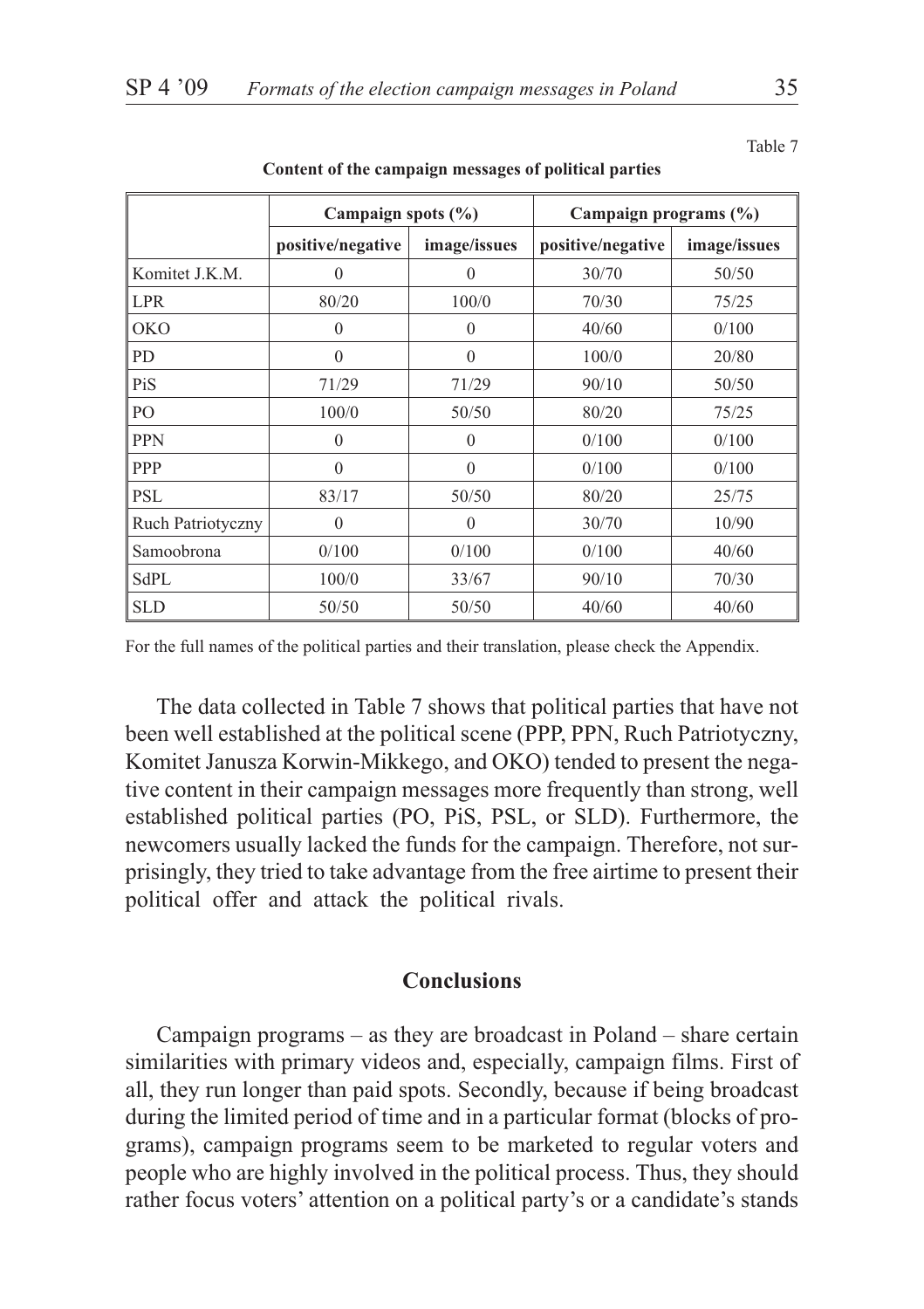on problems and issues and deliver arguments for the candidate than attack the opponents or create or modify a party's or a candidate's image.

At the same time, the results presented in that paper reveal main differences between the political and media systems providing free airtime to the political actors during the campaign and those that only purchase the airtime. Since the programs are not paid, they are often first and the only opportunity for political parties without strong financial resources and newcomers to introduce themselves to the voters and compete with other political actors. Therefore, there were the programs not the spots that contained more negative messages. Furthermore, despite of the fact that the programs are broadcast at the same moment as the spots (the final stage of campaign), they former usually provide a different content and use the other formats than the latter. While the spots are more focused on the party leaders, the programs present the issue information.

# **Appendix 1 Political parties in parliamentary elections in 2005 (in alphabetical order):**

- Komitet Janusza Korwin-Mikkego (*Janusz Korwin-Mikke's Committee*)
- LPR Liga Polskich Rodzin (*League of Polish Families*)
- OKO Ogólnopolska Koalicja Obywatelska (*Polish Civic Coalition*)
- PD Partia Demokratyczna demokraci.pl (*Democratic Party democrats.pl*)
- PiS Prawo i Sprawidliwość (*Law and Justice*)
- PO Platforma Obywatelska (*Civic Platform*)
- PPN Polska Partia Narodowa (*Polish National Party*)
- PPP Polska Partia Pracy (*Polish Labour Party*)
- PSL Polskie Stronnictwo Ludowe (*Polish People's Partyi*)
- Ruch Patriotyczny (*Patriotic Movement*)
- Samoobrona Rzeczpospolitej Polskiej (*Self-defense of the Republic of Poland*)
- SdPL Socjaldemokracja Polska (*Social Democratic Party of Poland*)
- SLD Sojusz Lewicy Demokratycznej (*Democratic Left Alliance*)